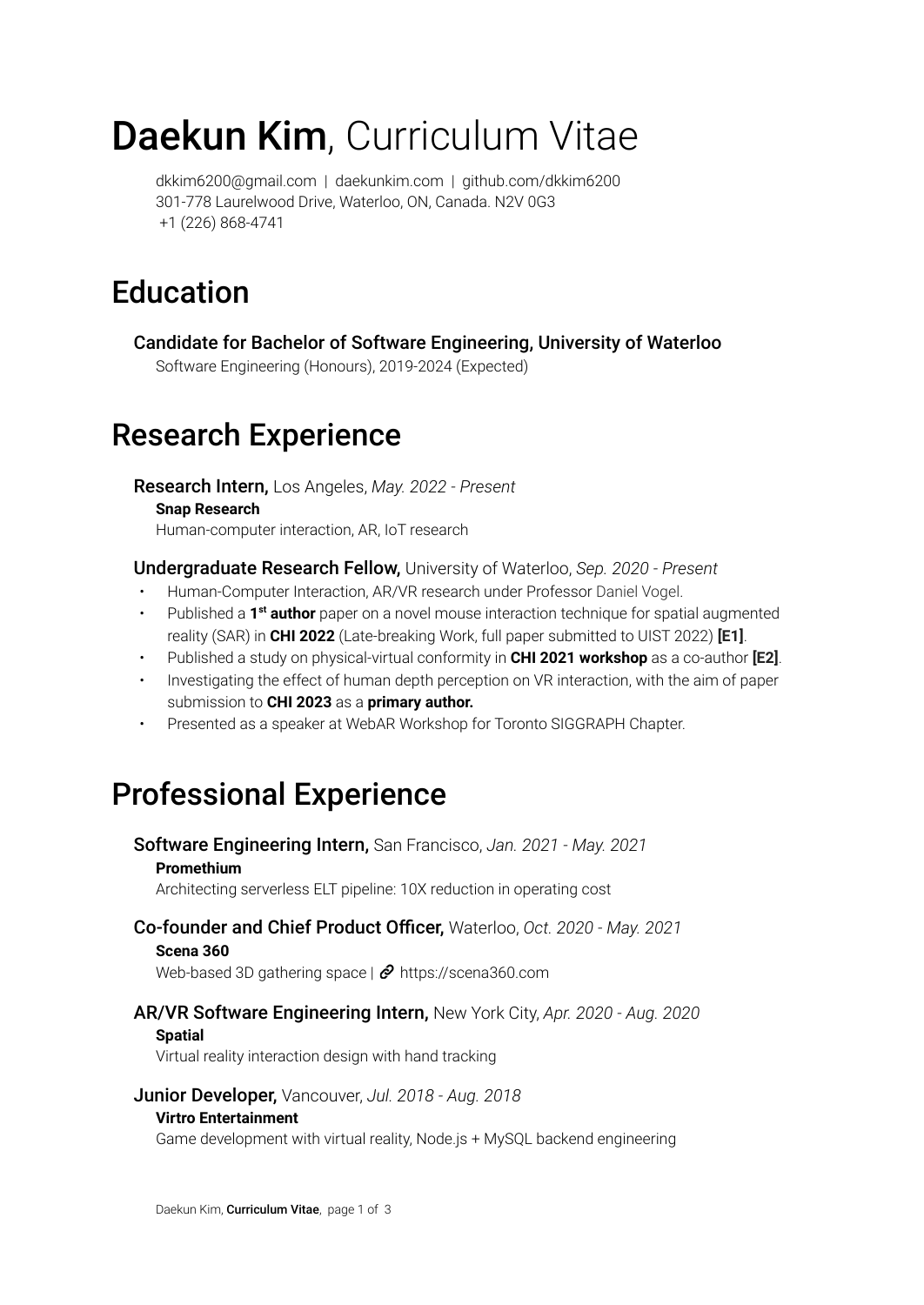# Scholarships and Awards

Jessie W.H. Zou Memorial Award for Excellence in Undergraduate Research, 2022 \$1,000 competitive award to support research activities at undergraduate level [\(](https://cs.uwaterloo.ca/news/daekun-kim-receives-2022-jessie-wh-zou-memorial-award) $\mathcal O$  news [article\)](https://cs.uwaterloo.ca/news/daekun-kim-receives-2022-jessie-wh-zou-memorial-award) Undergraduate Research Fellowship, 2021 \$7,500 competitive award to fund full-time research NSERC Undergraduate Student Research Award, 2021 \$6,000 competitive award to fund full-time research President's Research Award, 2020 2 × \$1,500 award for undergraduate students pursuing research Colonel Hugh Heasley Engineering Scholarship, 2019 \$10,000 over 4 years based on academic achievement and leadership impact. Presidential Scholarship of Distinction, 2019 \$2,000 scholarship for incoming students with >95% entrance average. Term Dean's Honours List (3x), 2019-2021 Top 10% in term average among Software Engineering students for 1A, 1B, and 2A terms.

### BC Achievement Scholarship, 2019

\$1,250 scholarship for exceptional graduating secondary school students

### Hack the North Winner, 2018

Winning team out of **1000 participants** with Wizard Chess **[\[P2\]](#page-2-0)** project

## Publications

### Workshops and Extended Abstracts

- <span id="page-1-0"></span>E1 **Daekun Kim** and Daniel Vogel. 2022. Everywhere Cursor: Extending Desktop Mouse Interaction into Spatial Augmented Reality. In Extended Abstracts of the 2022 CHI Conference on Human Factors in Computing Systems - CHI '22 (pp. 1-6). New York, New York, USA: ACM Press
- <span id="page-1-1"></span>E2 Johann Wentzel, **Daekun Kim**, and Jeremy Hartmann. 2021. Same Space, Different Place: Designing for Differing Physical Spaces in Social Virtual Reality. In the CHI 2021 workshop "Social VR: A New Medium for Communication and Collaboration".